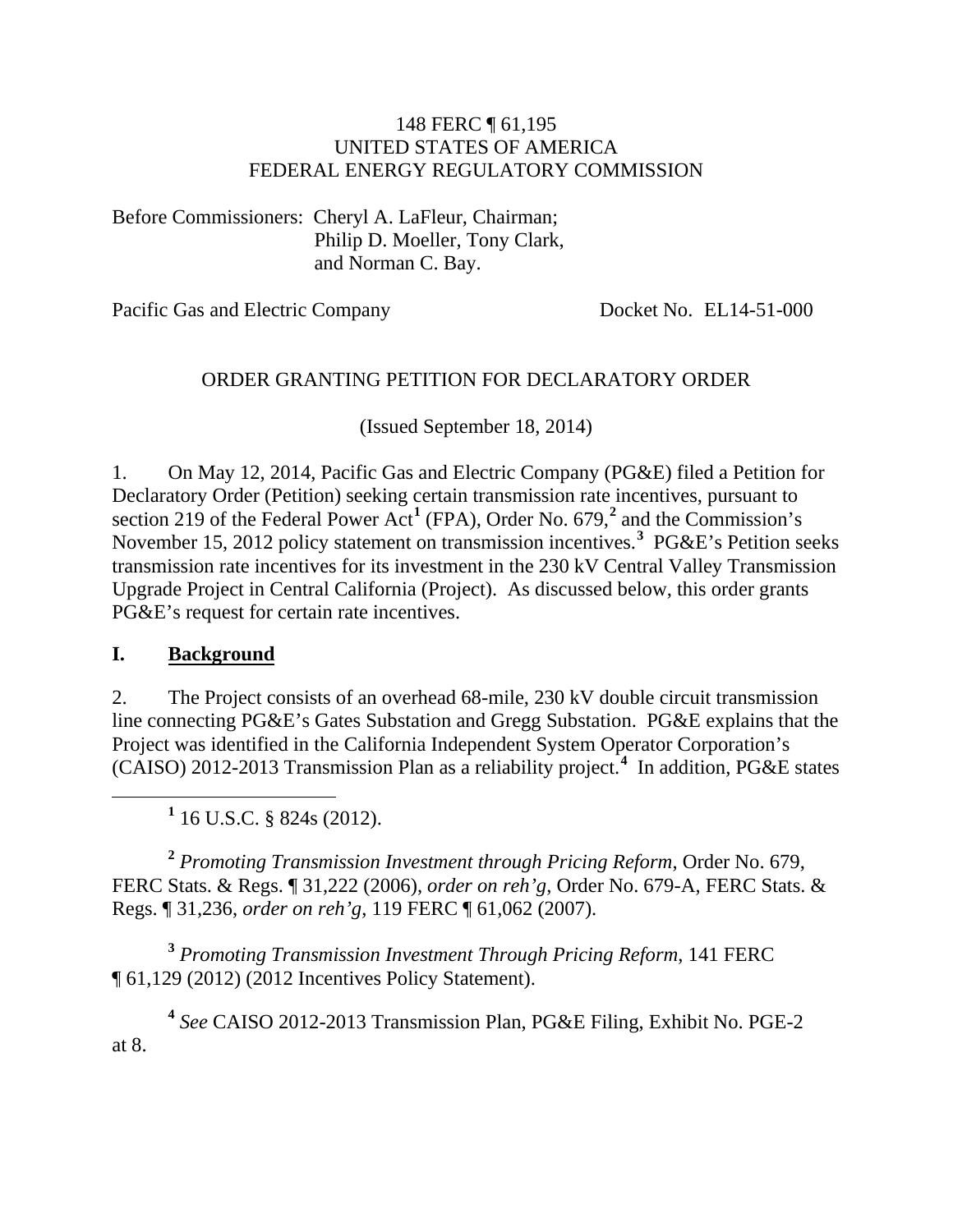that CAISO determined that the Project would generate policy and economic benefits and would, therefore, be eligible for competitive solicitation.

3. PG&E states that it partnered with MidAmerican Central California Transco, LLC (MidAmerican Transco)**[5](#page-1-0)** to submit a competitive bid to construct, own, and operate the Project under CAISO's transmission planning process. PG&E states that their bid was subsequently selected by CAISO. PG&E explains MidAmerican Transco and it each own 50 percent of the Project as tenants in common. Once the Project enters service, PG&E states that 25 percent of the Project's transfer capability will be leased to Citizens Energy Corporation (Citizens) under a 30-year lease arrangement,**[6](#page-1-1)** with PG&E and MidAmerican Transco each holding 37.5 percent of the Project's transfer capability.**[7](#page-1-2)** PG&E states that Project construction is expected to commence in 2019; the Project is anticipated to be placed into service during 2020, and total project costs are currently estimated to be \$157 million, not including contingencies and inflation.**[8](#page-1-3)**

4. PG&E requests two rate incentives for its investment in the Project: (1) recovery of prudently incurred costs in the event the Project must be abandoned for reasons outside PG&E's control (Abandonment Incentive), and (2) confirmation that the 50 basis point adder to PG&E's base return on equity for participation in a regional transmission organization (RTO) (i.e., CAISO), applies to PG&E's investment in the Project (RTO Participation Adder).

### **II. Notice of Filing and Responsive Pleadings**

5. Notice of PG&E's filing was published in the *Federal Register*, 79 Fed. Reg. 29,181 (2014), with interventions or protests due on or before June 11, 2014. Timely

<span id="page-1-3"></span><span id="page-1-2"></span><span id="page-1-1"></span>**<sup>6</sup>** Under the anticipated arrangement, PG&E and MidAmerican Transco expect to lease 12.5 percent, respectively of the Project transfer capability to Citizens.

 $\frac{8}{d}$ .

<span id="page-1-0"></span>**<sup>5</sup>** MidAmerican Transco is a wholly-owned indirect subsidiary of MidAmerican Transmission, LLC and was formed to construct, finance, own, operate and maintain new high-voltage transmission facilities; it will become a transmission-owning member of CAISO as soon as the CAISO tariff permits. *See* PG&E Filing at 3-4. *See also MidAmerican Central California Transco, LLC*, 147 FERC ¶ 61,179 (2014) (approving a package of four transmission rate incentives for MidAmerican Transco's investment in developing the Project: (1) a regulatory asset incentive, (2) a hypothetical capital structure incentive, (3) an Abandonment Incentive, and (4) a 50 basis point RTO Participation Adder for participation in CAISO).

**<sup>7</sup>** PG&E Filing at 2.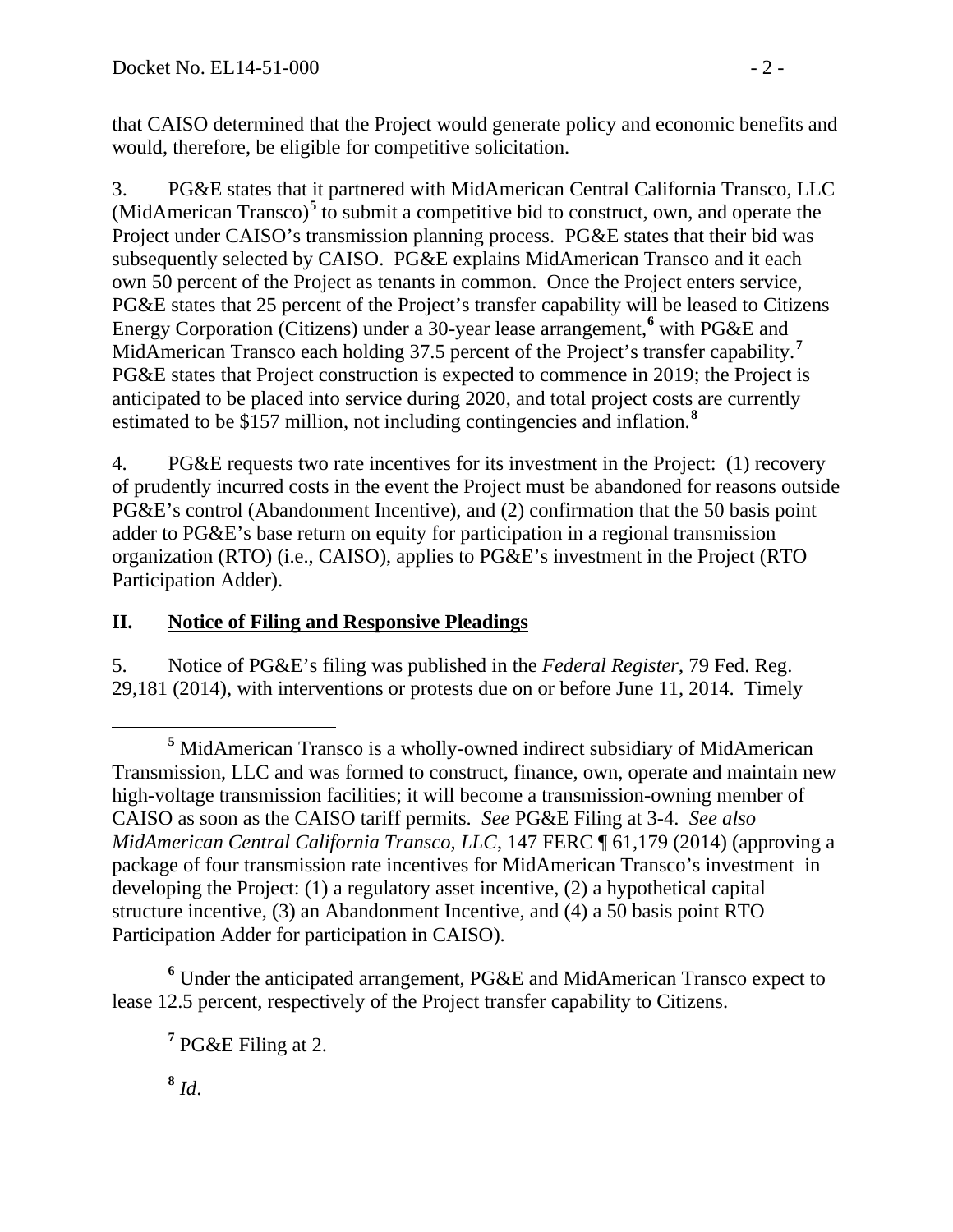motions to intervene were filed by: MidAmerican Transco; Southern California Edison Company; Citizens; the City of Santa Clara, California and the M-S-R Public Power Agency; the Modesto Irrigation District; California Department of Water Resources State Water Project; Transmission Agency of Northern California; Cities of Anaheim, Azusa, Banning, Colton, Pasadena and Riverside, California; and the Sacramento Municipal Utility District. No adverse comments or protests were filed.

#### **III. Discussion**

## **A. Procedural Matters**

6. Pursuant to Rule 214 of the Commission's Rules of Practice and Procedure, 18 C.F.R. § 385.214 (2014), the timely, unopposed motions to intervene serve to make the entities that filed them parties to this proceeding.

## **B. Substantive Matters**

# **1. Requirements for Incentives**

**7.** In the Energy Policy Act of 2005, Congress added section 219 to the FPA, directing the Commission to establish, by rule, incentive-based rate treatments to promote capital investment in transmission infrastructure.**[9](#page-2-0)** The Commission subsequently issued Order No. 679, which sets forth processes by which a public utility may seek transmission rate incentives pursuant to section 219, including the incentives requested here by PG&E. Additionally, on November 15, 2012, the Commission issued the 2012 Incentives Policy Statement, which provides additional guidance regarding the evaluation of applications for transmission rate incentives under section 219 and Order No. 679**.**

8. Pursuant to Order No. 679, an applicant may seek to obtain incentive rate treatment for a transmission infrastructure investment that satisfies the requirements of section 219, i.e., the applicant must show that "the facilities for which it seeks incentives either ensure reliability or reduce the cost of delivered power by reducing transmission congestion."**[10](#page-2-1)** Order No. 679 established the process for an applicant to demonstrate that it meets this standard, including a rebuttable presumption that the standard is met if: (1) the transmission project results from a fair and open regional planning process that considers and evaluates projects for reliability and/or congestion and is found to be acceptable to the Commission; or (2) a project has received construction approval from an appropriate state commission or state siting authority.**[11](#page-2-2)** Order No. 679-A clarifies the

<span id="page-2-0"></span>**<sup>9</sup>** Pub. L. No. 109-58, § 1241, 119 Stat. 594 (2005).

<span id="page-2-2"></span><span id="page-2-1"></span>**<sup>10</sup>** Order No. 679, FERC Stats. & Regs. ¶ 31,222 at P 76.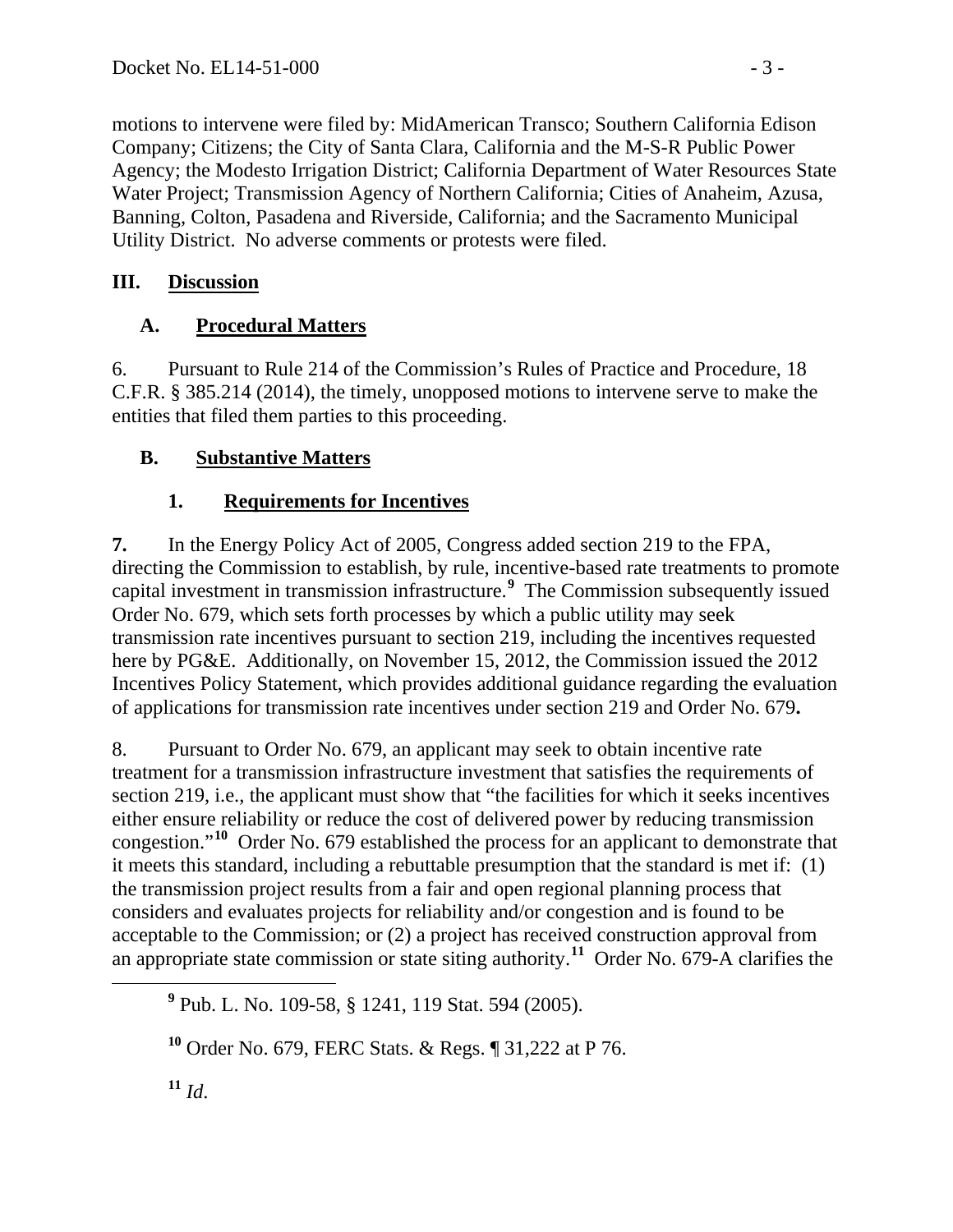operation of this rebuttable presumption by noting that the authorities and/or processes on which it is based (i.e., a regional planning process, a state commission, or siting authority) must, in fact, consider whether the project ensures reliability or reduces the cost of delivered power by reducing congestion.**[12](#page-3-0)**

9. An applicant for a transmission rate incentive must demonstrate a nexus between the incentives being sought and the investment being made. In Order No. 679-A, the Commission clarified that its nexus test is met when an applicant demonstrates that the total package of incentives requested is tailored to address the demonstrable risks or challenges faced by the applicant.**[13](#page-3-1)** Applicants must provide sufficient support to allow the Commission to evaluate each element of the package and the interrelationship of all elements of the package. The Commission noted that this nexus test is fact-specific and requires the Commission to review each application on a case-by-case basis. The Commission has, in prior cases, approved multiple rate incentives for particular projects as long as each incentive satisfies the nexus test. This is consistent with Order No. 679 and our interpretation of section 219 authorizing the Commission to approve more than one incentive rate treatment for an applicant proposing a new transmission project, as long as each incentive is justified by a showing that it satisfies the requirements of section 219 and that there is a nexus between the incentives proposed and the investment made.**[14](#page-3-2)**

### **2. PG&E's Proposal**

10. In support of its request for an Abandonment Incentive PG&E states that the Project faces a number of environmental, regulatory, siting, permitting, and rights of way acquisition risks that are outside of PG&E's control and could lead to abandonment of the Project.<sup>[15](#page-3-3)</sup> PG&E points out that the Project is one of the first CAISO projects for which developers have been selected through the competitive solicitation process and for which there is a partnership between the incumbent utility and a new entrant.**[16](#page-3-4)** As a result, PG&E states that the Abandonment Incentive addresses potential risks associated with project development, and also furthers policy objectives encouraging incumbent utilities to work together with new entrants. PG&E states that, in the event the project is

<span id="page-3-1"></span>**<sup>13</sup>** *Id.* P 115.

<span id="page-3-2"></span>**<sup>14</sup>** Order No. 679, FERC Stats. & Regs. ¶ 31,222 at P 26.

<span id="page-3-3"></span>**<sup>15</sup>** PG&E Filing at 16.

<span id="page-3-4"></span>**<sup>16</sup>** *Id.*

<span id="page-3-0"></span>**<sup>12</sup>** *See* Order No. 679-A, FERC Stats. & Regs. ¶ 31,236 at P 49.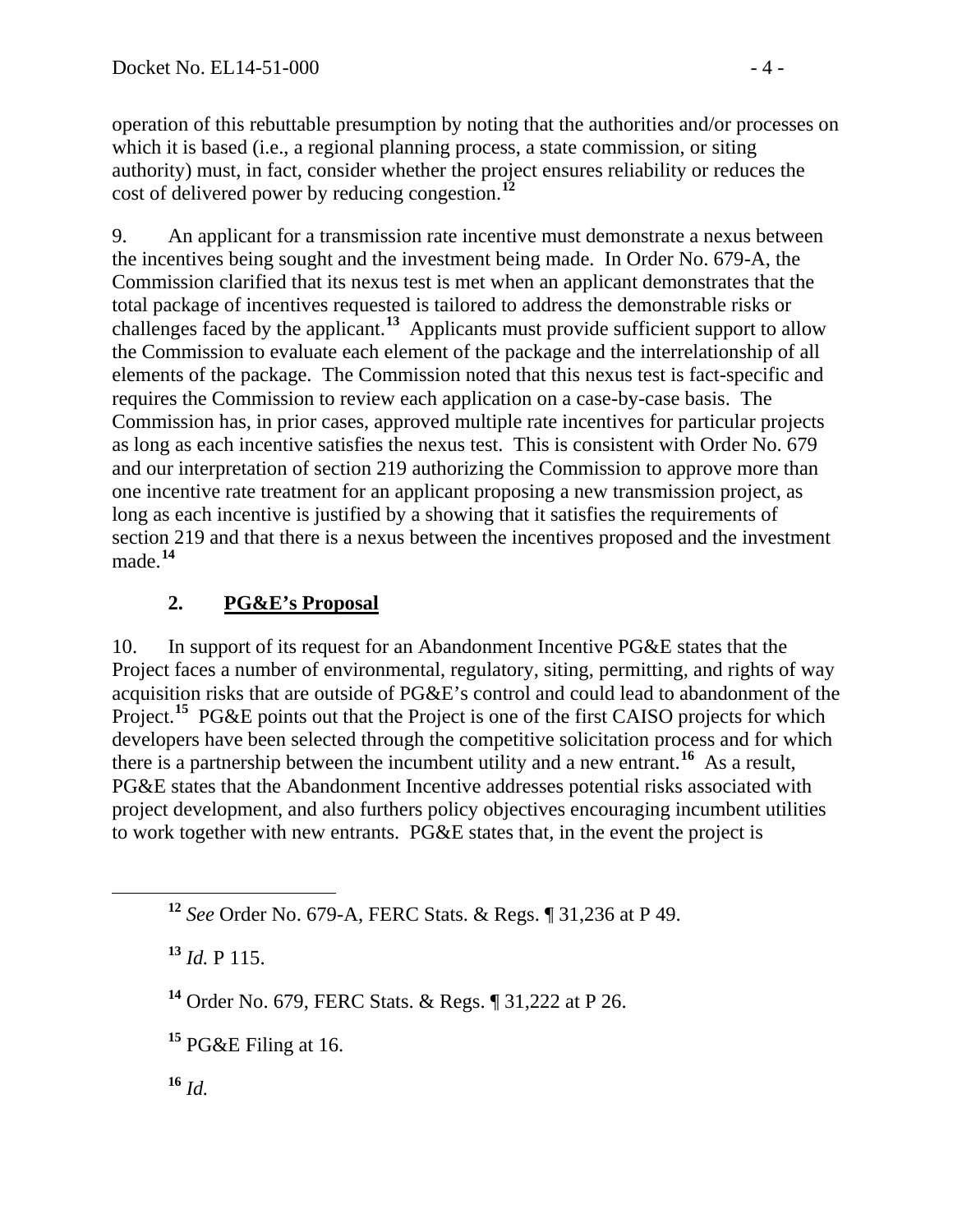cancelled, it will make a section 205 filing at that time to establish a rate for recovery of its prudently incurred costs under the Abandonment Incentive.**[17](#page-4-0)**

11. PG&E also requests confirmation that the 50 basis point RTO Participation Adder also applies to the Project. As a Participating Transmission Owner of CAISO, PG&E states it will transfer functional control of its portion of the Project to CAISO once it is constructed and placed into service. PG&E states that its share of costs will be recovered through inclusion of the Project in the revenue requirement under PG&E's Transmission Owner Tariff.**[18](#page-4-1)** In support of its request for the RTO Participation Adder, PG&E states that the adder continues to provide an incentive for participation in an RTO and notes that the Commission has recently rejected requests to eliminate the continued application of the 50 basis point RTO Participation Adder for long-term RTO participation.**[19](#page-4-2)**

12. PG&E asserts that the Project meets the rebuttable presumption under Order No. 679-A because the Project was selected under a transmission planning process that has been approved by the Commission. **[20](#page-4-3)** PG&E states that CAISO determined that the Project would provide significant reliability benefits, such as addressing potential overload and voltage collapse conditions in the Greater Fresno area of the PG&E system.<sup>[21](#page-4-4)</sup> PG&E further notes that CAISO also determined that the Project provides additional economic benefits.

13. PG&E states that there is a nexus between the incentives it requests and the investments being made, as required under Order No. 679, and that the requested package of incentives is narrowly tailored to address the demonstrable risks and challenges associated with developing the Project. PG&E states that it has requested only those transmission rate incentives that appropriately reflect the risks and challenges associated with this Project.<sup>[22](#page-4-5)</sup>

<span id="page-4-0"></span>**<sup>17</sup>** *Id.* at 20.

**<sup>18</sup>** *Id.* at 17-18.

**<sup>19</sup>** *Id.* at 18 (citing *Pacific Gas and Elec. Co.*, 144 FERC ¶ 61,227, at P 20 (2013)).

<span id="page-4-3"></span><span id="page-4-2"></span><span id="page-4-1"></span>**<sup>20</sup>** *Id.* at 5, n.12 (citing *Cal. Indep. Sys. Operator, Inc.*, 133 FERC ¶ 61,224 (2010); *Cal. Indep. Sys. Operator, Inc.*, 143 FERC ¶ 61,057 (2013)).

<span id="page-4-5"></span><span id="page-4-4"></span>**<sup>21</sup>** *Id.* at 8 (citing CAISO 2012-2013 Transmission Plan, Exhibit No. PGE-2 to PG&E Filing at 2).

**<sup>22</sup>** *Id.* at 18-19.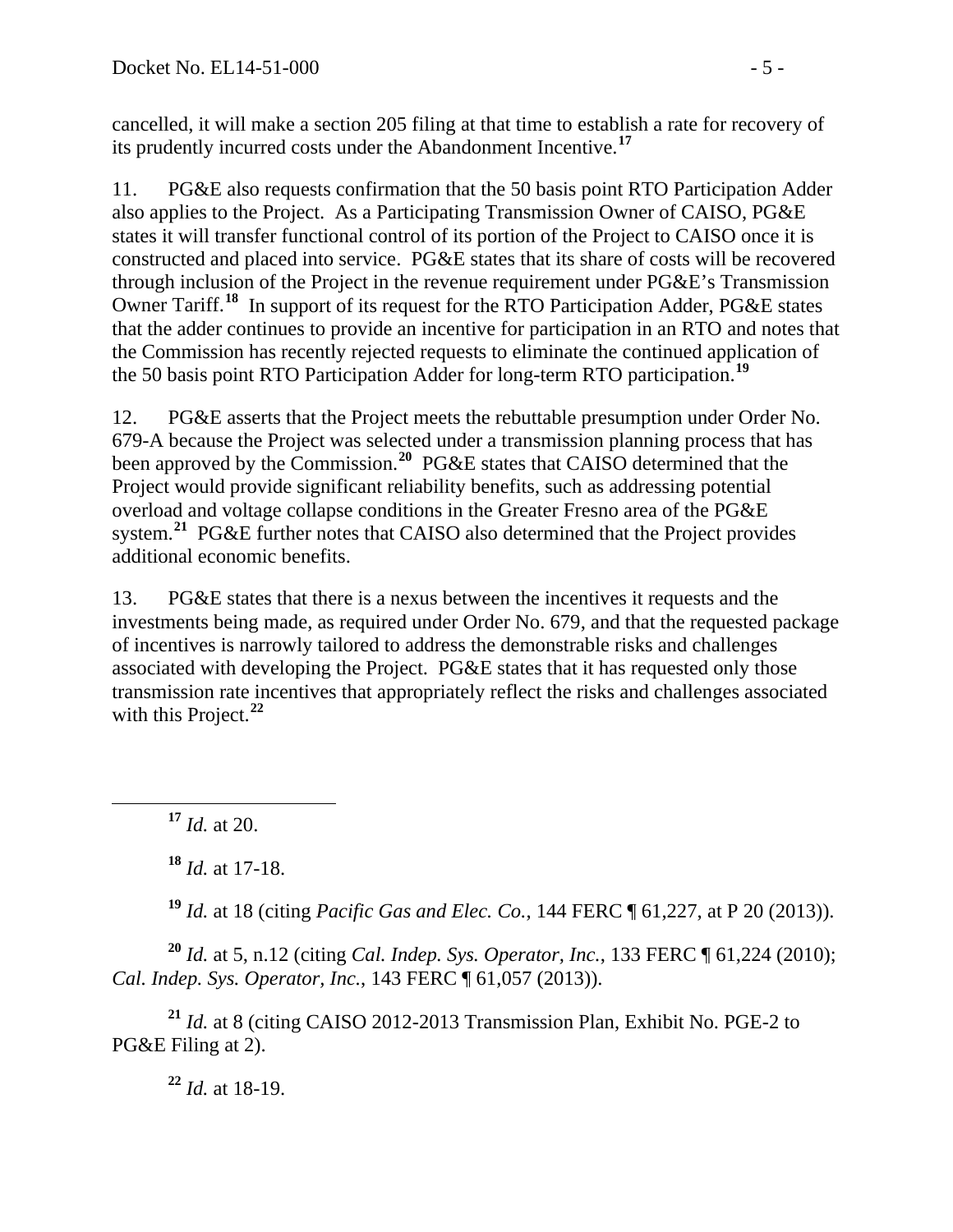#### **3. Commission Determination**

14. The Commission has previously determined that projects found by a regional planning process to ensure reliability are entitled to the rebuttable presumption established in Order No. 679.**[23](#page-5-0)** Here, the Project was selected under an open and nondiscriminatory regional transmission planning process, and identified in CAISO's 2012- 2013 Transmission Plan as necessary to address reliability concerns in the Greater Fresno area.**[24](#page-5-1)** Therefore, we find that, because the Project is necessary to ensure grid reliability and was selected under a Commission-approved regional transmission planning process, the Project meets the rebuttable presumption and satisfies the above-noted requirements of section 219.

15. In addition, we find that PG&E has satisfied the requirements of the nexus test, as required by Order Nos. 679 and 679-A and clarified in the 2012 Incentives Policy Statement.**[25](#page-5-2)** PG&E's requested Abandonment Incentive appropriately addresses the risks and challenges specific to the Project, such as environmental, regulatory, siting, permitting and right of way acquisition risk that are outside of PG&E's control and could lead to the abandonment of the Project. Therefore, we grant PG&E's request for an Abandonment Incentive, subject to PG&E filing under section 205 of the FPA for recovery of abandonment costs. PG&E must also propose in its section 205 filing a just and reasonable rate to recover such costs. Order No. 679 specifically requires that any utility granted this incentive that then seeks to recover abandoned plant costs must submit such a section 205 filing.<sup>[26](#page-5-3)</sup>

16. We also grant PG&E's request for a 50 basis point RTO Participation Adder, and thus confirm that the RTO Participation Adder applies to the Project. This confirmation is consistent with the Commission's approval of this incentive for other participating transmission owners in CAISO.**[27](#page-5-4)** We note that our approval of this incentive is based on

<span id="page-5-0"></span> **<sup>23</sup>** *See, e.g., Midwest Indep. Transmission Sys. Operator, Inc*., 141 FERC ¶ 61,121, at P 16 (2012) (finding that two Ameren projects qualified for the rebuttable presumption based on the MISO Board's approval of each project as reliability projects under Criterion 1 as part of Appendix A of the 2011 MTEP Report); *Ameren Servs. Co.*, 135 FERC ¶ 61,142, at P 31 (2011) (making the same finding regarding two other Ameren projects).

**<sup>24</sup>** *See supra* n.4.

<span id="page-5-4"></span><span id="page-5-3"></span><span id="page-5-2"></span><span id="page-5-1"></span>**<sup>25</sup>** Order No. 679, FERC Stats. & Regs. ¶ 31,222 at P 26, *order on reh'g* Order No. 679-A, FERC Stats. & Regs. ¶ 31,236 at P 27.

**<sup>26</sup>** Order No. 679, FERC Stats. & Regs. ¶ 31,222 at PP 163-166.

**<sup>27</sup>** *Pacific Gas and Electric Co.*, 144 FERC ¶ 61,227 (2013).